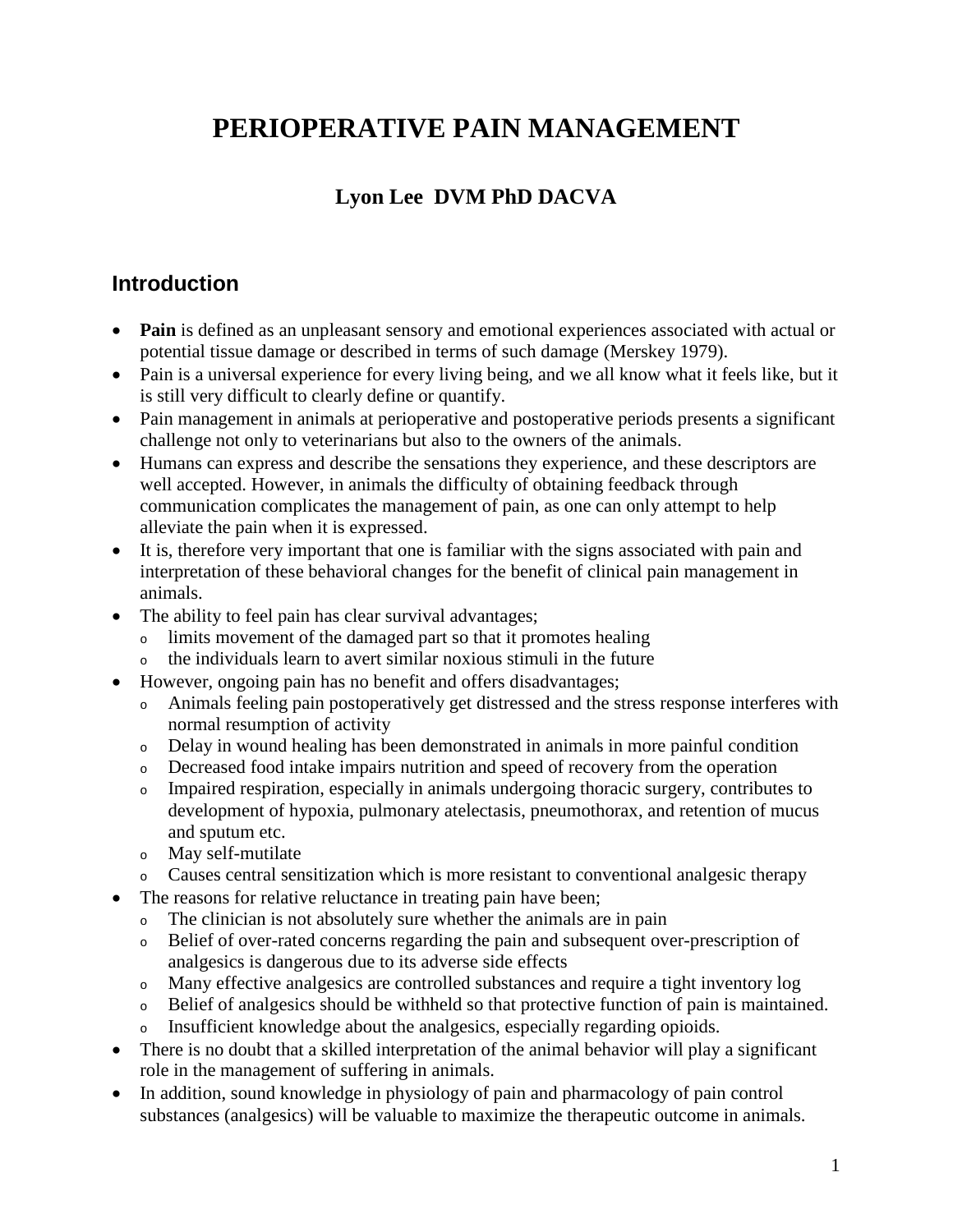- A variety of drugs are available to treat pain in animals
- It is not uncommon to combine a specific analgesic drug with an anxiolytic. This combination works synergistic in controlling pain, maximizing the analgesic effect of a drug.
- A clinician may experience signs of pain clearly dissipate with administration of tranquillizer such as acepromazine alone at postoperative period, suggesting pain is a complex phenomenon which can be controlled by even through behavior modification.
- A good pain management in suffering animals is not only obligation but professional privilege

## **Physiology of pain**

- The receptors that mediate the noxious signal which ultimately converts to the pain sensation are called **nociceptors**.
- The nervous system plays a key role in **transducing**, **transmitting**, **modulating** and **projecting** a signal that is generated when the nociceptors are sensitized.
- Noxious stimuli activate nociceptors that are at the termination of free nerve endings of Adelta and C afferent fibers.
- The pain sensory fibers (nociceptor) have cell bodies in dorsal root ganglia and project to the dorsal horn of the spinal cord where they synapse in Rexed laminae I, II, V, VII and X.
- Following synapses at this level, the information is transmitted further via several spinal tracts (most notably spinothalamic tract) to the supraspinal level
- The synapses at the level of the thalamus then transmit the information diffusely to the cortex (thalamocortical projection)
- Pain perception takes place when the cortex processes the information as noxious
- Different neurotransmitters are involved in these pathways, including GABA, glutamate, endogenous opioids, substance P, norepinephrine, and many other neuropeptides, and the interaction can be modulated at each step in the pathway (providing basis for the **multimodal (or balanced)** analgesic approach)
- Pain can be typed into 'acute' or 'chronic' based on the duration, or 'somatic', visceral' or 'neuropathic' based on the origin/involvement of the damaged tissues
- For full details of the mechanisms and definitions, review physiology/pharmacology texts.

## **Assessing pain**

- The obvious lack of communication with animals dictates the therapists to depend on animal's behavior to assess the degree of pain. e.g., does the cat walk round, is it purring or is it hunched up in the back of its cage; is the dog reluctant to move etc.? The ability to relate such signs with pain management will ultimately affects the success of pain control one aims to achieve. The experienced veterinary technician is probably better able to judge levels of post-operative pain than is the veterinarian!
- Animals are generally less expressive of the pain than humans as it offers survival advantages to potential predators.
- Altered behavior to human contact may indicate as first line signal that the animal is in discomfort.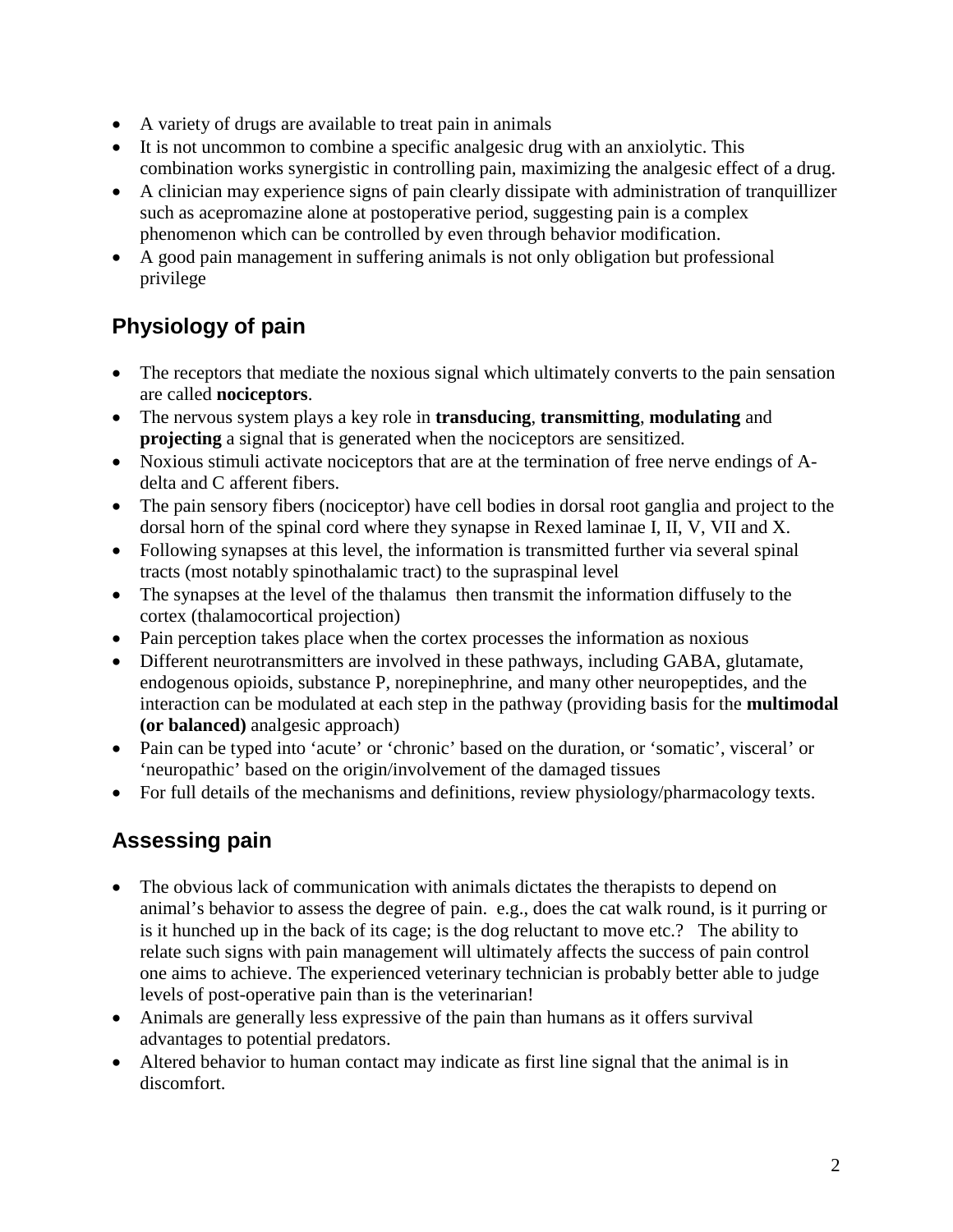- Acute postoperative pain accompanies signs of guarding and aversion of the site, particularly when it is manipulated.
- Although vocalization may indicate discomfort, lack of vocalization should not be interpreted as lack of pain
- Moderate discomfort often leads to attempts to bite or scratch the site
- Animals in visceral pain tend to exhibit restless and agitation, while those that are in somatic pain would be reluctant to move
- Cats and dogs may exert common signs when in pain, but they also differ markedly in their behavioral response to sufferings.
- Cats in general tend to demonstrate less signs of pain compared to dogs, to a same degree of surgical procedures that may inflict similar tissue damages (e.g., ovariohysterectomy).
- However, this does not necessarily indicate the cat feels less pain than the dog, but rather indicates a fundamental difference in how each species responds to the pain, which presents a need to study animal behavior in a species specific way.
- The following table 1 describes some examples of differences in behavior in dogs, cats and horses in response to pain.
- Assessment of pain and of the efficacy of analgesia is difficult. Studies of analgesics are based on experimental "analgesiometry". The results of which bear little relation to the apparent efficacy in the practice situation.
- Pain assessment methods used by veterinary researchers include the followings
	- <sup>o</sup> Verbal rating scales (VRS)
	- <sup>o</sup> Simple descriptive scales (SDS)
	- <sup>o</sup> Numeric rating scales (NRS)
	- <sup>o</sup> Visual analogue scales (VAS)
	- <sup>o</sup> VRS and SDS rare pain as 'none', 'mild' 'moderate'. or 'severe', and although simple to use it lacks sensitivity
	- <sup>o</sup> Using two or more of different pain assessment scales may provide better sensitivity of the pain measurement, although it may require more time and effort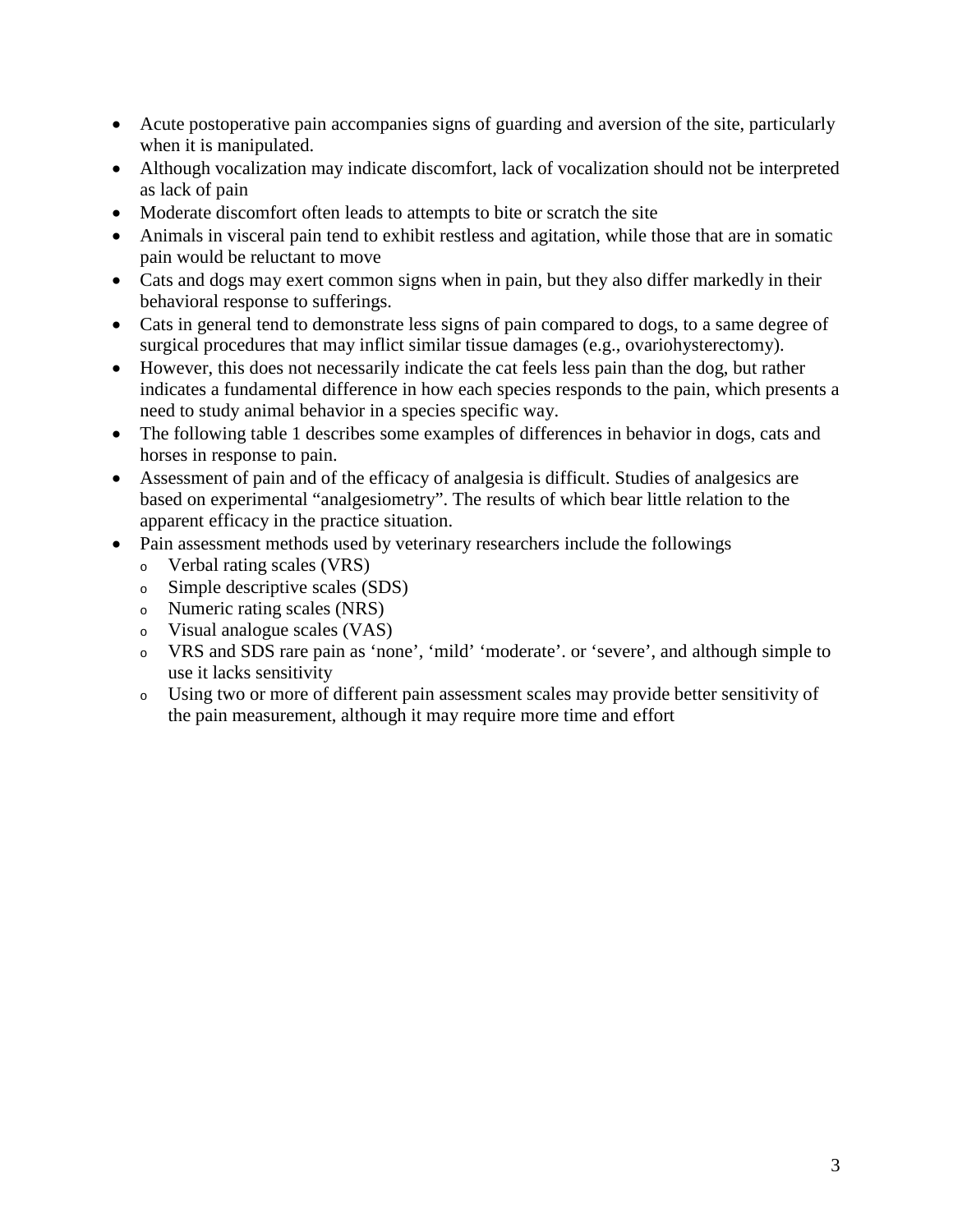*Table 1 The behavioral characteristics in dogs and cats which are related to pain response (Modified from: Carrol GL. Small animal pain management. Lakewood: American animal hospital association press 1998).*

| <b>Behavioral response</b>     | Dogs                          | Cats                      | Horses                        |
|--------------------------------|-------------------------------|---------------------------|-------------------------------|
| vocalization                   | Groan, whine,                 | Groan, growl, hiss,       | Grunt, moan, quiet            |
|                                | whimper, growl,               | scream, cry               |                               |
|                                | scream, cry                   |                           |                               |
| Facial expression              | Fixed stare, glazed           | Furrowed brow,            | Dull eyes, teeth grinding,    |
|                                | appearance, ears pulled       | squinted eyes, ears       | ears pulled back              |
|                                | back                          | pulled back               |                               |
| Body posture                   | Hunched, laterally            | Generally sternal,        | Standing with head            |
|                                | recumbent, prayer             | laterally recumbent       | down, standing on 3 legs,     |
|                                | position                      |                           | recumbent                     |
| Self awareness                 | Protective of wounds,         | Protective of wounds,     | Protective of wounds,         |
| (guarding and self             | licking, chewing, and         | licking, chewing, and     | licking, chewing, and         |
| mutilating)                    | rubbing wounds and            | rubbing wounds and        | rubbing wounds and            |
|                                | surgical sites, limping,      | surgical sites, limping,  | surgical sites, limping,      |
|                                | loss of weigh bearing         | loss of weight bearing    | loss of weight bearing        |
| Activity                       | <b>Restless or restricted</b> | Restricted movement,      | <b>Restless or restricted</b> |
|                                | movement, trembling           | stereotypies              | movement, trembling           |
|                                | (shivering)                   | (meaningless              | (shivering)                   |
|                                |                               | encircling movement)      |                               |
| <b>Attitude: Socialization</b> | Increased                     | Comfort seeking or        | Uncooperative,                |
| and comfort/attention-         | aggressiveness or             | hiding; aggressiveness    | aggressive, hiding            |
| seeking                        | timidity (fearfulness)        |                           |                               |
| Appetite                       | decreased                     | decreased                 | decreased                     |
| Urinary and bowel              | Increased urination,          | Failure to use litter box | Increased urination,          |
| habits                         | failure of house              |                           | urinary retention, fecal      |
|                                | training, urinary             |                           | retention                     |
|                                | retention                     |                           |                               |
| Grooming                       | Loss of sheen in hair         | Failure to groom,         | Disinterested                 |
|                                | coat, particularly in         | particularly in           |                               |
|                                | chronically painful           | chronically painful       |                               |
|                                | dogs                          | cats.                     |                               |
| Response to palpation          | Protecting, biting,           | Protecting, biting,       | Aggressive, kicking,          |
|                                | vocalizing,                   | scratching, vocalizing,   | biting, fighting, escape      |
|                                | withdrawing, orienting,       | withdrawing,              |                               |
|                                | escape                        | orienting, escape         |                               |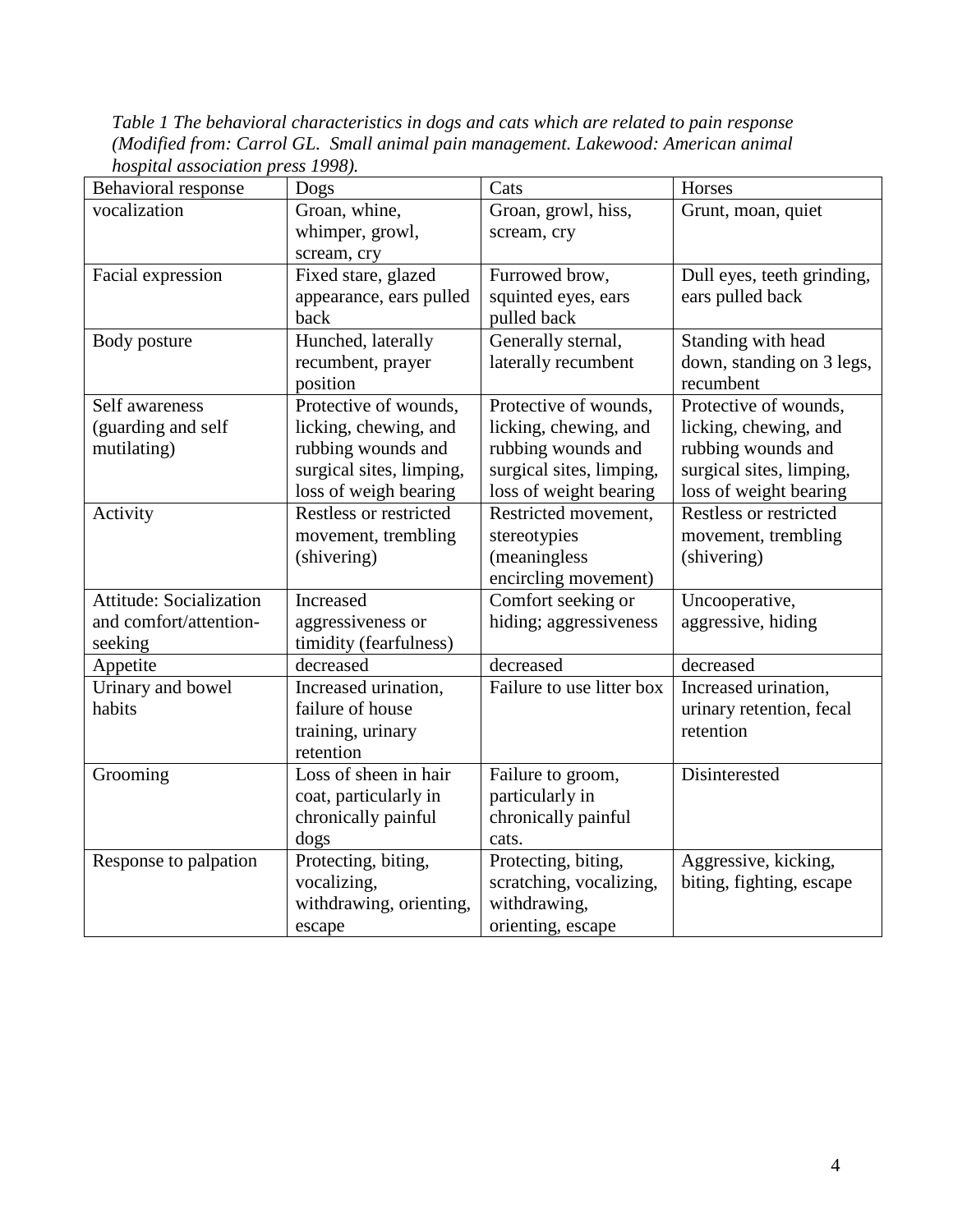### **Pain relief within the perioperative period**

- Pain management within the perioperative period is needed and there are three stages to be covered;
	- <sup>o</sup> Preoperatively if in pain (or preemptively)
	- <sup>o</sup> Intraoperative for surgery
	- <sup>o</sup> Postoperatively; short and long term
- In man, there is evidence that adequate analgesia throughout the operation results in less surgical **stress**, a more rapid recovery and a shorter period of time in hospital.
- Analgesia is most effective if given before pain commences (**preemptive analgesia**); it is, therefore, recommended to be given at premedication or while the animal is still anaesthetized and repeat doses be given at adequate intervals
- There is also some evidence that, despite general anesthesia **intraoperative pain** may prevent good post-operative analgesia; thus the rationale for using opioids in premedication. (NB: This comes from human work where neuromuscular blockers were used, so general anesthesia was questionable)
- The need for analgesia in the immediate post-operative period is well recognized. However, pain of a lesser degree may persist for some time, and analgesia in this later period must not be neglected
- Discomfort may also cause distress
- In the post-operative period, TLC (Tender Loving Care) with a quiet warm comfortable environment can reduce analgesic requirements considerably
- A full bladder (very likely after fluid therapy and/or the use of alpha 2 adrenoceptor agonists) can be a source of serious discomfort.

## **METHODS OF PROVIDING ANALGESIA**

*Figure 1. Site of action for various analgesics in a dog*

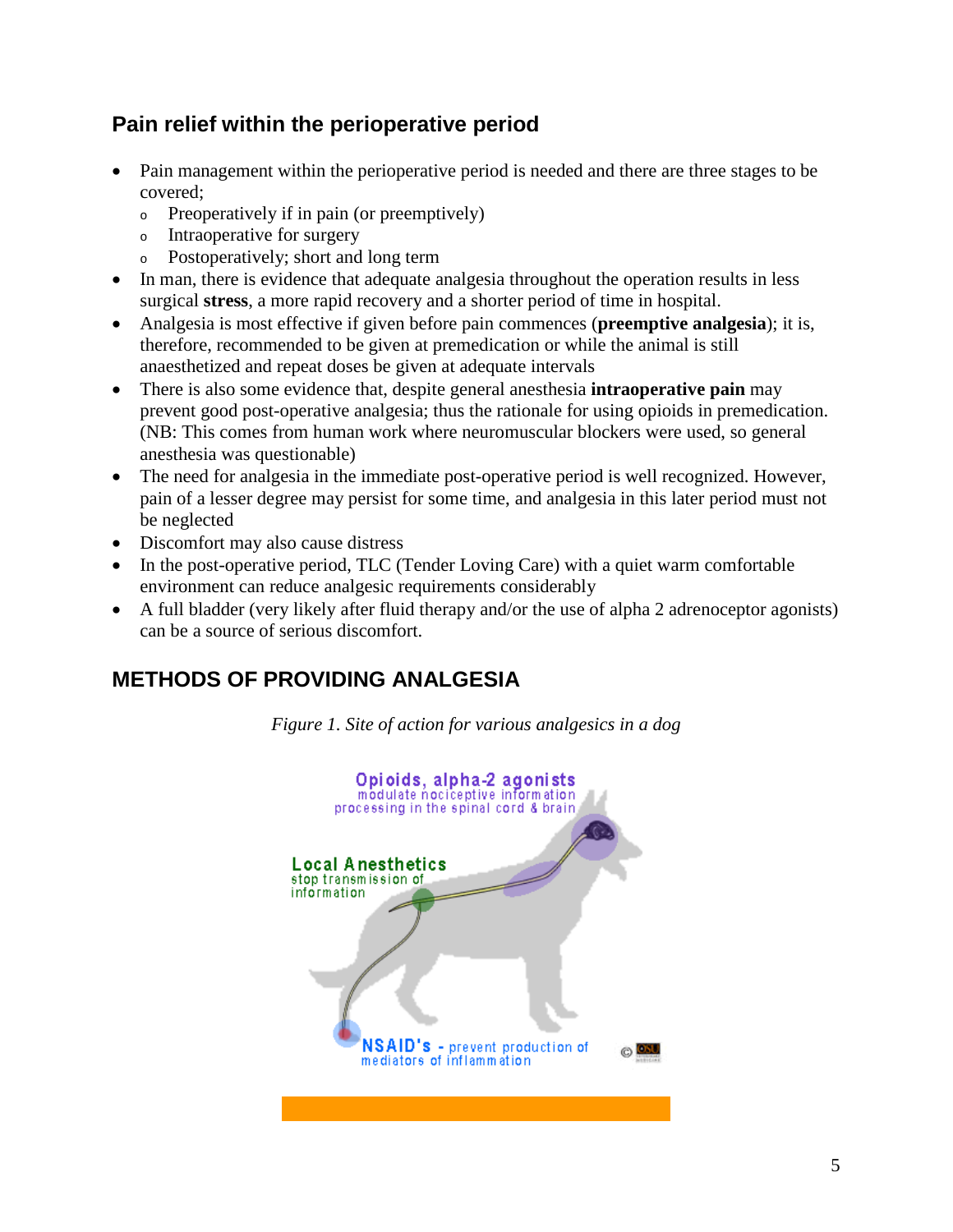- Local analgesics
- General anesthetic. (NB, unconsciousness does not mean that all response to pain is removed; some general anesthetics are poor analgesics).
- Opioids
- NSAIDs
- Alpha 2 adrenoceptor agonists
- NMDA antagonists
- Adjunctive methods (unconventional analgesics)
- Choice of suitable one depends on type of pain, ease of use (how given) speed of effect, duration of effect, and are the side effects acceptable.
- For example, anesthetic agents are mainly used during surgery (although residual effects, e.g., with methoxyflurane, may provide useful post-op analgesia).
- The respiratory depression of the potent opioid agonists may be acceptable during surgery (with oxygen and IPPV) but not post-operatively.

## **Local analgesic techniques**

- These can provide useful (even complete) analgesia at all three stages of the perioperative period.
- Where practicable, local nerve blocks provide superb analgesia. The long-acting local anesthetic, bupivicaine, gives 6-8 hours analgesia.
- Intercostal nerve blocks are particularly useful after thoracotomy
- Epidural analgesia may be used after abdominal, pelvic or pelvic limb surgery, although this will also cause muscle paralysis of the hind region.
- The only contraindication to the use of local analgesia post-operatively is where it is important that the operated site must not be used e.g. a fracture. Local analgesia is the only form of analgesia which is so complete as to allow this to happen.
- NB. Epidural analgesia may also be achieved with opioids and/or alpha 2 agonists. The advantage of this route of administration is that analgesia can be achieved with limited respiratory depression or sedation. Another advantage is that loss of motor function is much less seen with these drugs. However, the drugs are slowly absorbed from the epidural site, so delayed respiratory depression can occur, and the animal should be kept under observation.

## **General anesthesia**

- Main use is intraoperatively.
- Not all general anesthetics are good analgesics; with some (e.g., isoflurane) very deep levels are needed for adequate analgesia. In these cases, other analgesics (e.g. opioids, alpha 2 agonists) are useful intraoperatively as well as providing good post operative analgesia (as long as antagonists have not been used).
- NB: The use of opioid antagonists to reverse opioids used intra-operatively will prevent often the use of further opioids for post-operative analgesia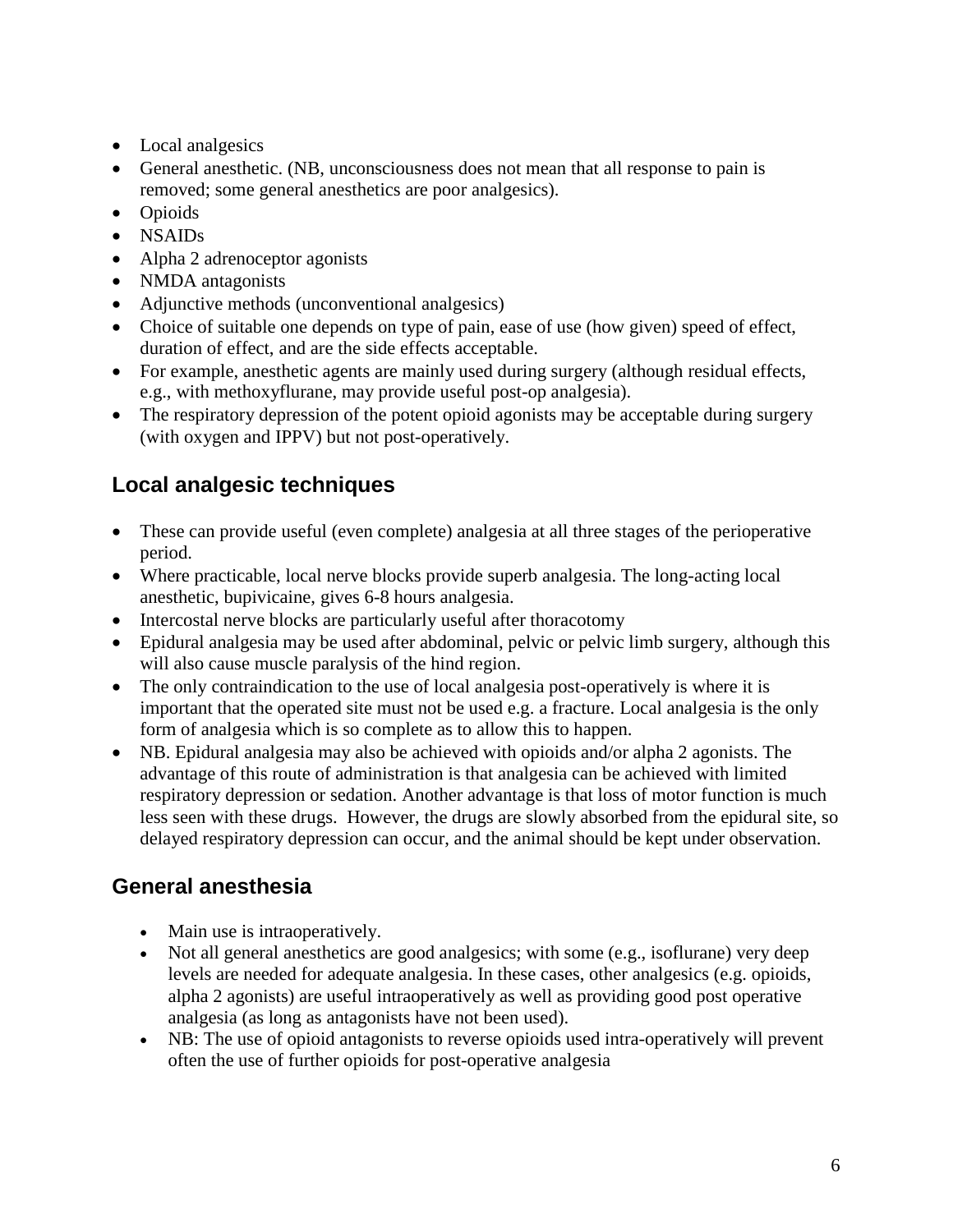## **Opioids**

- Opium (the plant) has been used for its analgesic and euphoric effects over thousands of years for men.
- All opioids (referring all endogenous and exogenous substances that possess morphinelike properties) are chemically related and subject to regulatory controls, governed by the Controlled Substance Act 1970
- In man and dog these are the mainstay of perioperative analgesia, and can be used in all three phases; pre/intra/post-operative periods.
- The potential excitement in cat and horse limit the use of the very potent drugs.
- The choice of opioid suitable for each phases is based on the following points.
- Premedication
	- <sup>o</sup> This needs a long acting opioid to have effect before, during and after surgery.
	- <sup>o</sup> Hypnosis and sedation is an acceptable side effect.
	- <sup>o</sup> Respiratory depression must be *minimal*.
	- <sup>o</sup> Ideally there would be no vomiting.
- **Intraoperative** 
	- <sup>o</sup> This requires a very short acting and very potent drug.
	- <sup>o</sup> Onset of action must be rapid.
	- <sup>o</sup> Respiratory depression is acceptable as long as oxygen and the ability to give artificial ventilation are available for use if necessary.
	- <sup>o</sup> In the dog the use of the fentanyl group of compounds is suitable, but oxygen and IPPV is essential.
	- <sup>o</sup> In the horse, all studies have shown that intraoperative opioids do *not* decrease the dose of general anesthetic, and in some instances may increase it, presumably through an excitement effect.
- Post-operative
	- <sup>o</sup> Drugs used must cause minimal respiratory depression.
	- <sup>o</sup> Although in general a long action is required, (e.g. buprenorphine) care must be taken not to overdose whilst any anesthetic effects, which may be synergistic, remain.
	- <sup>o</sup> For this reason a short acting analgesic such as fentanyl may be used initially, followed later by a longer acting drug.
	- <sup>o</sup> Also, note that when sedatives and opioids are combined, the effects are synergistic, so post-operative sedation may be profound.

### **Clinical pharmacology of opioid analgesics**

- See pharmacology notes for details of modes of action, receptor theories, and of main properties.
- Briefly, the properties of the opioids of clinical importance are a balance between depression and stimulation. The result of the balance depends on dose, receptor type and species.
- **Depression** gives analgesia (wanted), hypnosis (possibly useful) respiratory depression and bradycardia (unwanted) and depression of the cough reflex (care needed during recovery)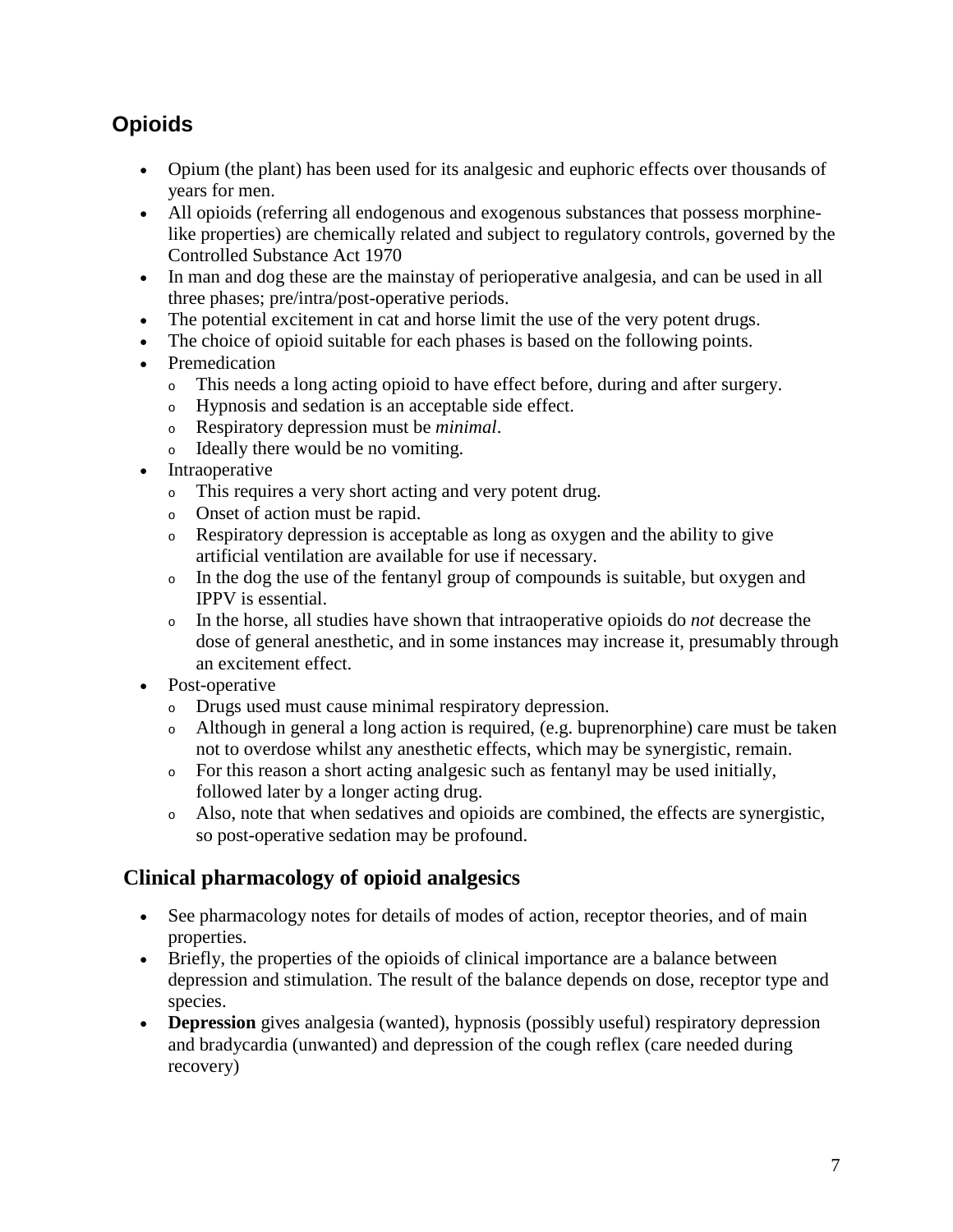- **Stimulation** causes the generalized excitement seen in horses and cats (often together with tachycardia); euphoria (tends to abuse); dysphoria (unwanted), and vomiting and defecation (unwanted).
- All opioids exert similar mode of action, but their activity varies depending on degree of affinity of the specific subtypes
- Mechanism of action
	- <sup>o</sup> Mainly through its agonist activity at opioid receptors that results in modulation of inbibitory/excitatory effects in the CNS.
	- This causes analgesia, (and sedation to a lesser extent)
- Clinically important subtypes of the opioid receptors are:  $mu_1$ ,  $mu_2$ , kappa, delta subtypes
	- $\circ$   $\mu_1$ : supraspinal analgesia, euphoria, sedation
	- $\varphi$   $\mu_2$ : respiratory depression, bradycardia, increased gastroinstestinal transmit time, hypothermia, physical dependence
	- <sup>6</sup>: spinal analgesia, sedation, meiosis
	- $\delta$ : spinal analgesia, respiratory depression
- *Ideal opioid* 
	- $\circ$  The purpose of looking for a new opioid is to improve on morphine by reducing respiratory depression (so far without success; if respiratory depression is limited, so is analgesia).
	- <sup>o</sup> Reducing the potential for abuse The partial agonists cause dysphoria, therefore are less pleasant, so are less likely to abuse.
	- <sup>o</sup> To alter the length of action (longer or shorter) and/or the speed of onset of action. There is now a good choice available
	- <sup>o</sup> To increase potency. The more specific a drug, the less the side effects other than those related to stimulation of that receptor
	- <sup>o</sup> To reduce other side effects (vomiting, excitement, euphoria, dysphoria, vagal stimulation)
- Cardiovascular effects of opioids
	- <sup>o</sup> In general they do not cause myocardial depression, and for this reason the potent agonists are routinely used as part of the induction technique for anesthesia of people with heart disease.
	- <sup>o</sup> However, they can cause very severe bradycardia (counteracted with anti-cholinergics); in the dog some may cause hypotension, and in the horse, excitement is accompanied by tachycardia and hypertension.

### **Classification**

- Opioids are generally classified as pure agonists, antagonists, partial agonists, and mixed agonists-antagonists
- Pure agonists
	- <sup>o</sup> Drugs that produce a **maximal** biologic response through binding opioid receptors
	- <sup>o</sup> In general the pure mu agonist gives the best analgesia, which with the most potent drugs is dose related in effect.
	- <sup>o</sup> Unfortunately it has been impossible to separate this analgesia from respiratory depression (all claims to date have proved false in clinical practice); or from the liability for addiction and abuse*.*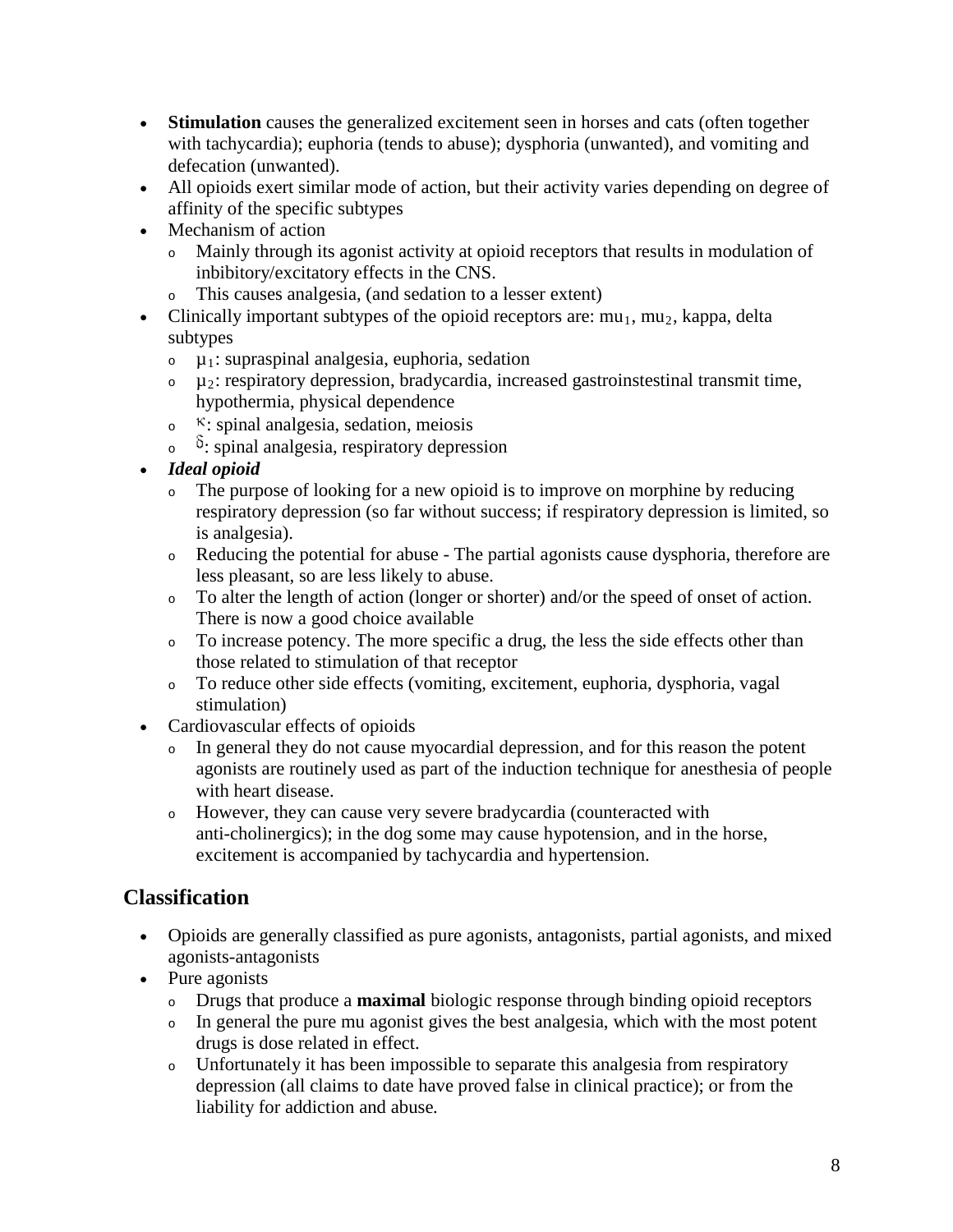- <sup>o</sup> e.g., morphine, fentanyl, meperidine
- Antagonists
	- <sup>o</sup> Drugs that competitively reverse (antagonize) the effects of agonists by preventing their access to a receptor.
	- <sup>o</sup> They have low (or no) intrinsic activity at the receptors themselves
	- <sup>o</sup> e.g., naloxone, nalmefene, naltrexone
- Partial agonists
	- <sup>o</sup> Drugs that produce a submaximal response at a particular receptor type, even at high doses
	- <sup>o</sup> The slope of dose-response curve is **less steep** that that of pure (full) agonist
	- <sup>o</sup> Dose-response curve also exhibit **ceiling** effect; i.e., **submaximal**
	- $\circ$  Concomitant administration of partial + pure agonist can reduce (antagonize) the pure agonist's clinical effect
	- <sup>o</sup> Partial agonists give much more less analgesia (the only really effective one is buprenorphine), but also have less respiratory depression, and are often less subject to the schedule regulations.
	- <sup>o</sup> Partial agonists often have a bell shaped dose-response curve; once maximal analgesia is achieved further doses only reverse the effect. Thus if these partial agonists are ineffective, do not give a further dose.
	- <sup>o</sup> Partial agonists also have a tendency to cause dysphoria, with unpleasant hallucinatory effects, so less potential for abuse.
- Mixed agonists-antagonists
	- <sup>o</sup> These have divergent activities on different receptors, acting simultaneously as an agonist at one receptor (e.g., kappa + delta) while acting as an antagonist at another (e.g., mu);
	- <sup>o</sup> e.g., pentazocine, butorphanol
- It is important to know into what category an opioid analgesia falls as it influences the ease of antagonism.
	- <sup>o</sup> For example, naloxone will antagonize morphine very well, but will be less efficient in its antagonism of the partial agonist, pentazocine.
	- $\circ$  If pentazocine is given to a dog which has had morphine, then it partially antagonizes it, reducing the total analgesia even though both drugs and their own exert analgesic properties.
	- <sup>o</sup> Ideally, one should not mix the use of agonist and partial antagonist drugs when trying to obtain analgesia in an animal. However, if a partial agonist fails to be effective, a pure agonist (at higher than normal doses) may be effective.
	- <sup>o</sup> The term **sequential analgesia** has been used to describe the use of the partial agonists--- buprenorphine or nalbuphine to reverse a pure agonist, whilst allowing some analgesia to remain.

### **Opioid agonists**

#### **Morphine**

- This is the gold standard against which the others are compared; the prototype opioid agonist
- Primarily mu agonist, with less of kappa and delta agonism
- Provides excellent analgesia with some sedation (most species)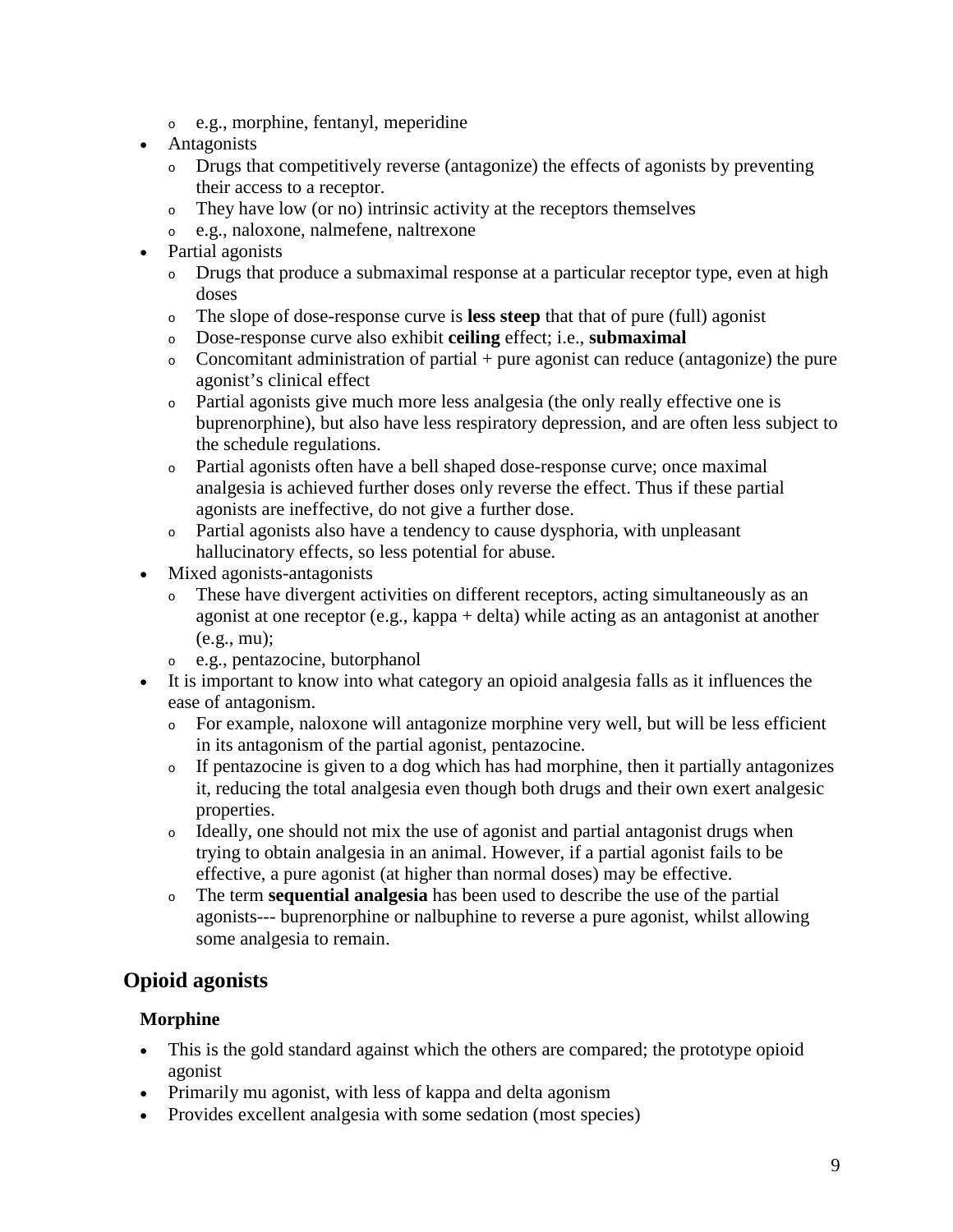- Use with care in the horse (maximum 0. 1mg/ kg, preferably *with sedation).* Vomiting and defecation is a common side effect.
- It can be used at all perioperative stages.
- Inexpensive
- Time of onset after IV injection is 10 minutes; IM takes longer.
- Rapid IV injection causes more predictable histamine release (give it slow in this route)
- Doses of 0.1-0.3 mg/kg provide 4 h ours analgesia in the dog.
- Vomiting and defecation is not uncommon
- Urinary retention and constipation with prolonged usage

#### **[Oxymorphone](http://www.cvm.okstate.edu/courses/vmed5412/lect05.asp#opioids)**

- It is u agonist, and very similar to [morphine;](http://www.cvm.okstate.edu/courses/vmed5412/lect05.asp#opioids) approximately 10 times more potent
- Vomiting is rare and produces some mild sedation
- Unlike morphine, IV injection is not associated with histamine release
- Duration of action is similar or marginally shorter than [morphine](http://www.cvm.okstate.edu/courses/vmed5412/lect05.asp#opioids)
- It cause the dog to pant, but is of little clinical significance
- More expensive than [morphine,](http://www.cvm.okstate.edu/courses/vmed5412/lect05.asp#opioids) and current supply is very limited due to contamination of the manufacturing plant

#### **Hydromorphone**

- It is  $\mu$  agonist, and very similar to [morphine;](http://www.cvm.okstate.edu/courses/vmed5412/lect05.asp#opioids) approximately 5-7 times more potent (the dose range is  $0.05 - 0.2$  mg/kg)
- Vomiting is not as common as morphine, but more common than seen with oxymorhpone,
- It provides slightly better sedation than morphine/oxymorphone
- It cause the dog to pant, but is of little clinical significance
- Unlike morphine, IV injection is not associated with histamine release
- Duration of action is slightly shorter than [morphine](http://www.cvm.okstate.edu/courses/vmed5412/lect05.asp#opioids)
- More expensive than [morphine,](http://www.cvm.okstate.edu/courses/vmed5412/lect05.asp#opioids) but cheaper than oxymorphone, so it is being used as a good substitute for oxymorphone

#### **[Meperidine](http://www.cvm.okstate.edu/courses/vmed5412/lect05.asp#opioids) (Pethidine)**

- It is  $\mu$  and kappa agonist
- It is  $1/10^{th}$  as potent as morphine, and doses of 1-3 mg/kg are required in the dog. It can be used at doses of 1-2 mg/kg in the cat, and 1 mg/kg in the horse
- It provides less sedation than [morphine](http://www.cvm.okstate.edu/courses/vmed5412/lect05.asp#opioids)
- IV administration occasionally causes severe anaphylactic reaction
- It has myocardial depressant effect
- Molecular structure is similar to atropine and it tends to increase heart rate
- Analgesia is short:  $\sim$  2 hours
- Its advantage is that it causes smooth muscle relaxation, therefore can be used in spasmodic colic in the horse, and in biliary and renal colic in all species, and dose not cause vomiting.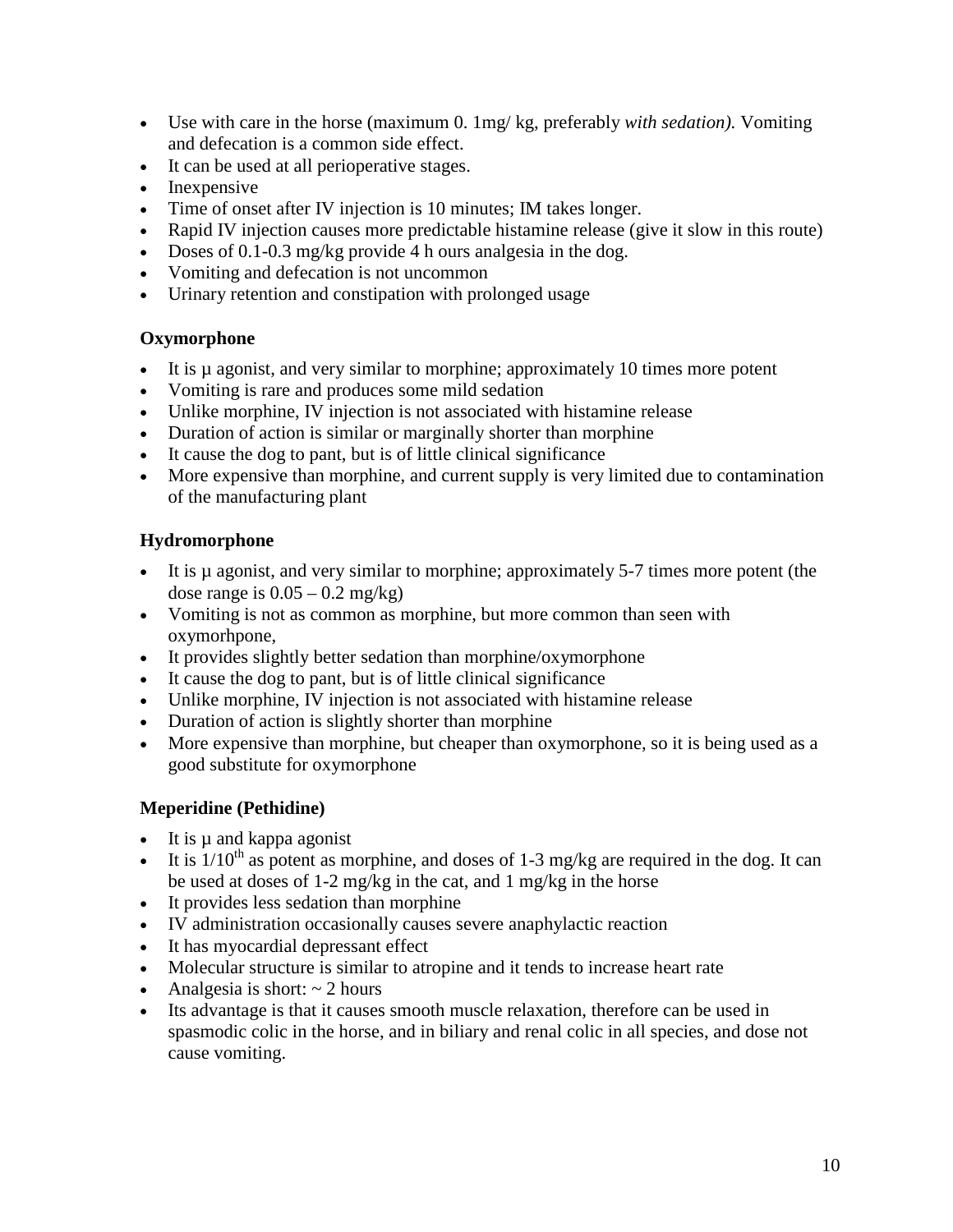#### **Methadone**

- This is equipotent to morphine but gives more prolonged analgesia
- It causes less vomiting than morphine
- IV administration does not cause histamine release, so given this route for faster onset of drug action
- In horses, use at 0.1 mg/kg IM (IV can get them excited if not with sedatives); dogs and cats up to 0.5 mg/kg (but beware of respiratory depression)

#### **[Fentanyl](http://www.cvm.okstate.edu/courses/vmed5412/lect05.asp#opioids)**

- µ agonist
- Very potent short acting quick onset analgesic
- Popular as intra-operative (and post-operative) CRI analgesic
- Transdermal patch offers advantage of prolonged duration of effect
- The patches come in several doses each accordingly recommended for different patient sizes
- They need to be applied at least 12 hours before the expected time of expected start of the operation to be effective in dogs (much faster onset in horses)
- However, once the plasma level is established the analgesia lasts for a few days.
- It does not cause histamine release
- Analgesia is dose related, but is accompanied by respiratory depression, and at high doses (up to 20 mcg/kg) its use may be only with  $O_2$  and IPPV.
- In dogs, an infusion could start with a 3-5 mcg/kg as bolus followed by an infusion of 3 to 6 mcg/kg/hr. In cats, half of these doses can be used.
- Cardiovascular effects are minimal, but bradycardia may be seen
- It tends to cause excitement (manifested by walking) in the horse
- Other congeners (e.g., sufentanyl, remifentanyl, alfentanyl etc.) are too expensive for current veterinary use
- Carfentanyl, another analogue, is very very potent, and has been primarily used for darting wild lifes.
- Pre-mixed formulations (typically with butyrophenones; e.g., droperidol or fluanisone) may be available

### **Opioid antagonists**

#### **Naloxone**

- It is pure antagonist
- It attaches to opioid receptors but have no effect
- The most common use is for reversing opioid induced sedation, respiratory depression, excitement.
- It is recommended agent for treating opioid overdose in man.
- Doses are 1 to 25 mcg/kg
- Naltrexone and nalmefene are longer acting pure antagonists, but have been used less than naloxone
- NB1. The duration of an antagonist may not be the same as that of the agonist, so the animal may return to sleep or respiratory depressant. (Close observation must be continued until the negative agonist effect fully wanes)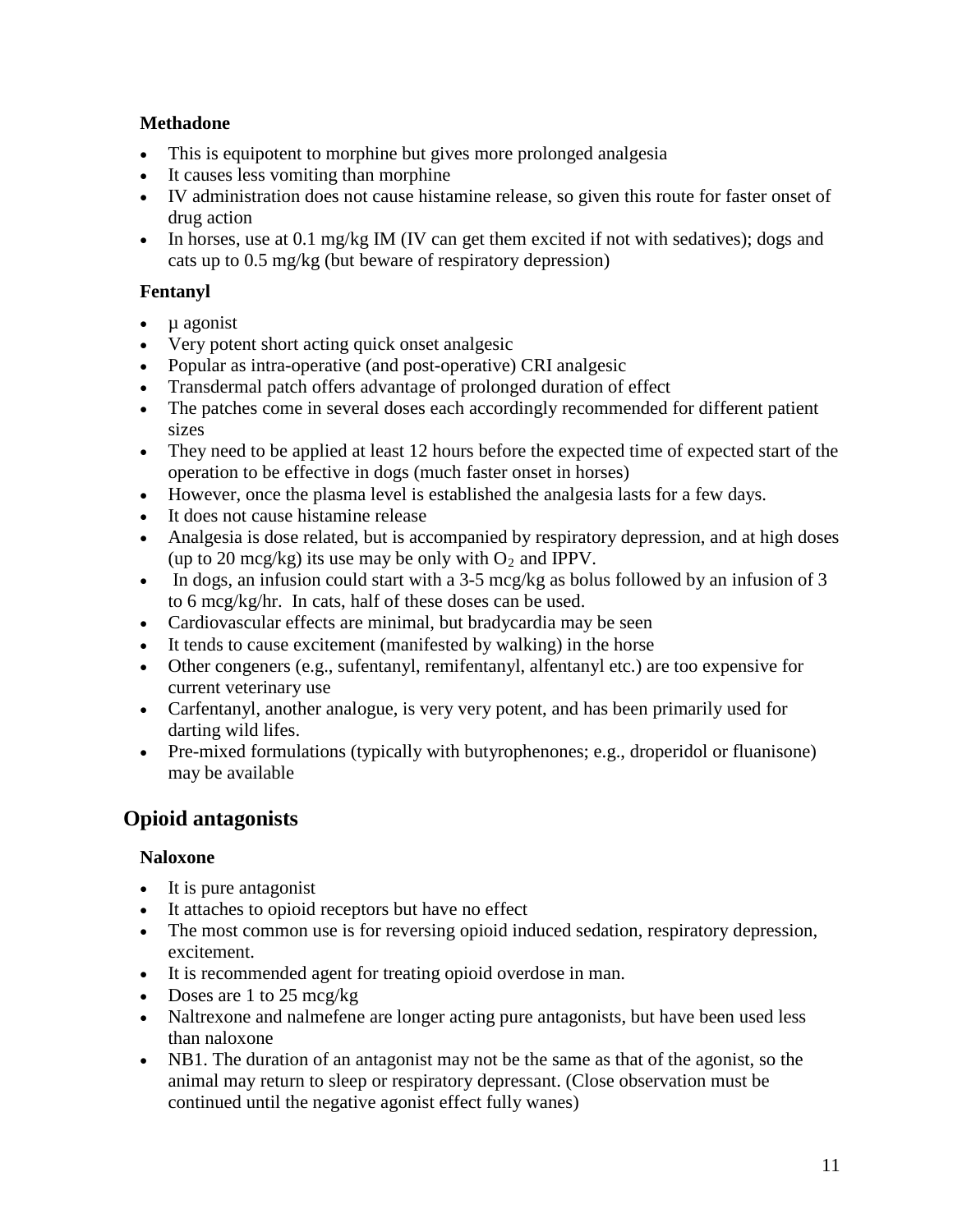• NB2. If an opioid antagonist is used, it will reverse analgesia, and post-operative analgesia cannot be easily supplied with further opioids. The term **sequential analgesia** refers to the use of a partial agonist such as buprenorphine or nalbuphine to reverse a pure agonist such as morphine or fentanyl; the idea then being that some analgesia will remain. There are differing views as to whether this works in practice.

### **Opioid partial agonists**

- Principles of using antagonists are similar to those relating to sedative antagonists
- It is important that the length of action of the agonists and antagonists are matched. Where opioid antagonists are used, analgesia is also reversed

#### **[Buprenorphine](http://www.cvm.okstate.edu/courses/vmed5412/lect05.asp#opioids)**

- a  $\mu$  partial agonist,  $\kappa$  antagonist
- It has been widely used in dogs and cats  $(5\n-20 \text{~mcg/kg})$
- It is a potent analgesic, with the advantage of a prolonged duration of action (6-8 hours).
- It has a very slow onset of effect (up to 45 minutes for full action even after IV injection).
- It delays recovery from anesthesia
- Its disadvantages include the prolonged induction time and a "bell-shaped" dose-response curve, in which increasing doses antagonizes the analgesia already present, so, if, following its use, analgesia is inadequate, further doses must not be given (it may be followed by any mu agonist, such as morphine or hydromorphone)
- Its high affinity to mu receptos means that the reversal would be hard as it will have very slow dissociation as well. If naloxone is ineffective to reverse respiratory depression, doxapram can be used as temporary reversal.
- In man, when used in ambulatory patients (as opposed to post-op), it causes severe hallucination
- Class III drug (used to be V)

#### **[Nalbuphine](http://www.cvm.okstate.edu/courses/vmed5412/lect05.asp#opioids)**

- $\kappa$  partial agonist,  $\mu$  antagonist
- Relatively new, and has proved to give effective analgesia, and has been particularly widely used in laboratory animals
- It lasts 1-2 hours
- Not classified

#### **Diprenorphine (Revivon)**

• Used to reverse etorphine

### **Mixed agonists-antagonists**

#### **[Butorphanol](http://www.cvm.okstate.edu/courses/vmed5412/lect05.asp#opioids)**

- $\kappa$  partial agonist,  $\mu$  antagonist
- It was initially used as a cough suppressant in animals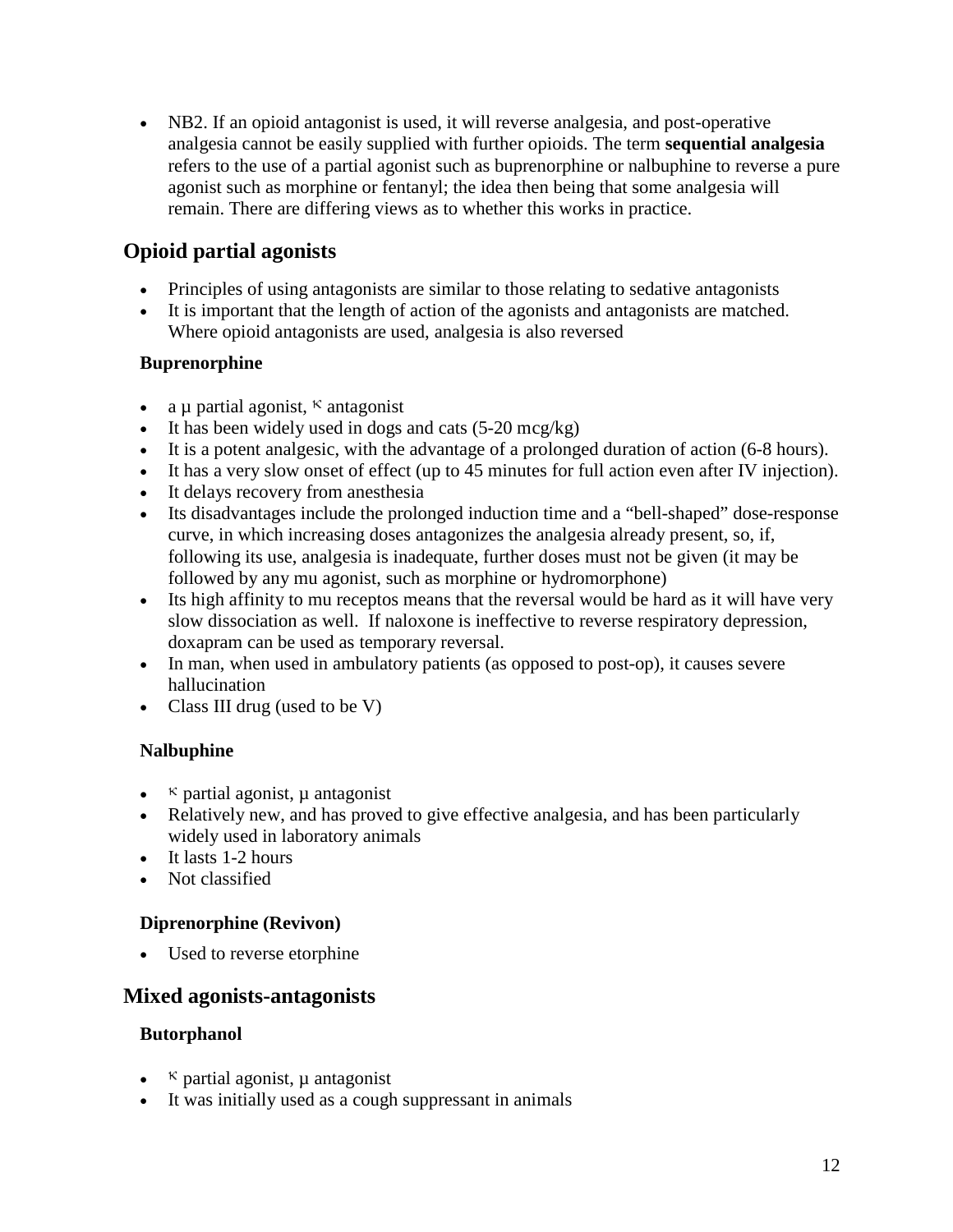- It is 5 to 10 times more potent than [morphine,](http://www.cvm.okstate.edu/courses/vmed5412/lect05.asp#opioids) but analgesic efficacy is much less (NB, do not confuse 'potency' with 'efficacy'), and is not very effective in managing severe pain (exception is in bird as this seems provide a good analgesia).
- It provides mild sedation
- Cardiopulmonary effects are minimal
- With increasing dose there is a ceiling effect on respiratory depression (i.e., further increase do not increase respiratory depression)
- In dogs, 0.1 to 0.5 mg/kg, in cats, 0.1-0.4 mg/kg, and in horses, 0.02-0.05 mg/kg can be given IV, IM, or SQ. In the horse 0.1 mg/kg IV causes marked 'walking behavior'. In dogs, IM is painful so beware of being bitten.
- It has a duration of action lasting approximately 2 hours

#### **Pentazocine**

- $\kappa$  partial agonist,  $\mu$  antagonist, has some  $\sigma$  activity at higher doses
- Frequently causes dysphoria, and is now only occasionally used
- It lasts approximately 1 to 2 hours
- Class IV drug

### **Use of opioids with sedatives**

- When sedative and opioid drugs are used in combination, their effects are synergistic (ie the total effects are greater than the sum of the effects of the two drugs used individually).
- Use of such combinations is not new; there are veterinary reports as far back as 1932. However, the first widespread use involved combining opioids with the "neuroleptic" agents (ie, the phenothiazines and the butyrophenones). Thus the terms "**neuroleptanalgesia**, and **neuroleptanesthesia**" were coined.
- With neuroleptanalgesia, the combinations were used to produce sedation, with mild analgesia; the use of much more potent and higher doses of opioids give increased analgesia so that surgery can be performed. Since this time the concept has been extended further, and any sedative type drug (i.e., benzodiazepines and alpha 2 adrenoceptor agonists) has been used in combination with the opioids- thus the term neuroleptanalgesia has been replaced by that of **sedative/opioid combinations.**
- The initial idea of using the combinations was not only that there would be synergism of sedative effect, but that the sedative would counteract the unwanted side effects of the opioids (in particular, excitement and muscle rigidity) but would not increase the opioid induced respiratory depression. Unfortunately respiratory depression is often increased and in human anesthesia sedative/opioid combinations are only used together with the administration of oxygen, often with IPPV (intermittent positive pressure ventilation). unfortunately this simple safety precaution is not always carried out by vets!

### **Caution regarding the use of potent opioids**

• The potent opioids are absorbed across mucous membrane, so great care must be taken to avoid dangerous spillages.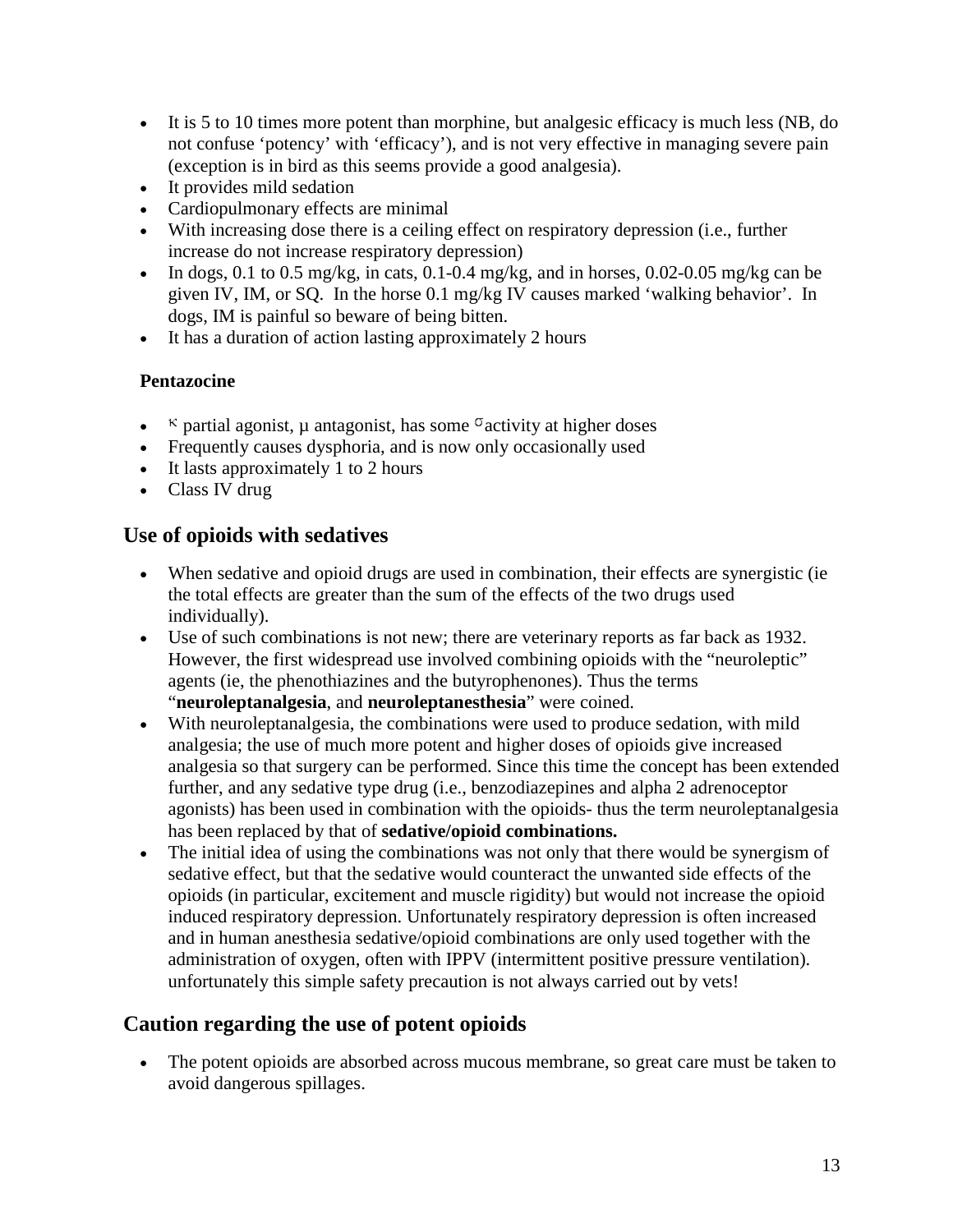- Carfentanyl and Etorphine are the most dangerous, but buprenorphine and fentanyl and its analogues are also effective by this route.
- Always must be handled by the veterinary professionals, and have emergency CPR kits and personnel who can perform the CPR available when handling the potent opioids.

## **Non steroidal anti-inflammatory drugs (NSAIDs).**

- Until relatively recently it has been stated that NSAIDs were not effective in acute pain, and therefore (although useful later) were inadequate for immediate post-operative analgesia
- However, the modem potent NSAIDs such as carprofen and ketoprofen give useful post-operative analgesia.
- It is probable that they do not provide any surgical analgesia (carprofen does not reduce the MAC of halothane in dogs by an appreciable amount and they do not reduce the sensitivity to acute pain in analgesiometric tests in sheep).
- When compared with opioids for post-operative analgesia, the NSAIDs have the advantage of not decreasing consciousness or causing respiratory depression.
- Their anti-inflammatory action speeds healing and decreases pain.
- They are toxic, and tend to be cumulative.
- There are major species differences in elimination times and toxicity, and data and doses cannot be transposed between species.
- In general it is not advisable to administer these drugs intravenously during anesthesia, as the delay in elimination (through anesthetic induced cardiovascular depression) again increases toxicity.
- *For all NSAIDs, never exceed the data sheet dose in quantity or in frequency of administration.*
- Flunixine meglumate (Banamin)
	- <sup>o</sup> It has been used in the horse for some years.
	- <sup>o</sup> There appear to be no problems with single dose IV use during anesthesia.
	- <sup>o</sup> However, cumulation through multiple dosing can cause colitis, particularly in sick horses.
	- <sup>o</sup> Overdose causes death. It has been shown to produce worth while analgesia during and after surgery when given as premedication.
	- <sup>o</sup> Possible renal toxicity has been reported when it has been given to halothane anaesthetised dogs.
- Carprofen (Rimadyl)
	- <sup>o</sup> It is very widely used analgesic in the dogs
	- <sup>o</sup> Appears very effective at doses of 4mg/kg IV or SQ given at premedication or induction.
	- <sup>o</sup> It is very long acting and has a much greater safety margin than has flunixine
	- <sup>o</sup> The range available is enormous. For details of doses, half-lives, and toxicity (in dog and cat) see the physiology reference)
- Many NSAIDs may be given by the oral route, making them useful for the later stages of postoperative analgesia.
- Other useful perioperative NSAID analgesics include meloxicam, firocoxib, etodolac, and tepoxalin, and much of the toxicity is claimed to have been lessened due to their selective COX (particularly COX2) or LOX inhibitory action. For full details of the dosing and duration etc see the suggested references below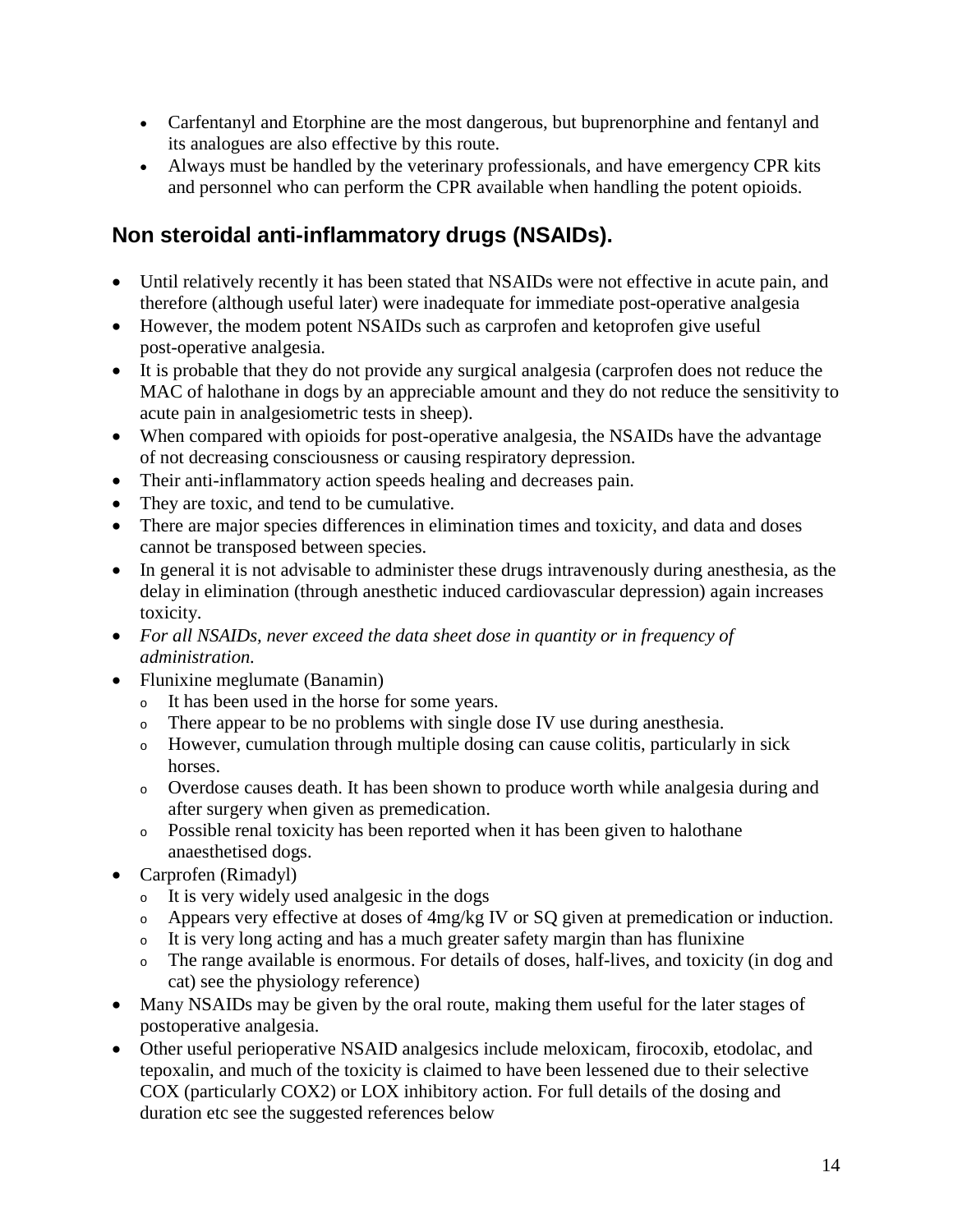## **Alpha 2 adrenoceptor agonists**

- It provides some effective analgesia, particularly effective in visceral pain in comparison to somatic pain
- When used during anesthesia it reduce the dose of other anesthetics required
- However, as analgesia is accompanied by sedation, in addition to all the other side effects their use for post-operative analgesia is not common.
- Alpha 2 agonists and opioid combination shows marked synergism, and it is possible to obtain all degrees of sedation and, in some cases, anesthesia with such combinations. No pre-prepared combinations exist.
- They can provide effective analgesia with minimal side effects when used by the epidural route.
- If antagonists have been used, analgesia is reversed alongside sedation.

### **NMDA antagonists**

- Ketamine falls into this classification
- Tends to provide better somatic analgesia than visceral analgesia
- CRI infusion now commonly used in some severely painful animals, particularly in the ICU setting, but usually is combined with other analgesics and sedatives to enhance the analgesic efficacy and reduce dissociative side effects
- Amantadine has been used in man with varying success, and seems to have a place in controlling a neuropathic pain

### **Other adjunctive analgesic therapy**

- Acupuncture
- Transcutaneous electrical stimulation (TENS)
- Physical therapy
- Antidepressant
- Anticonvulsants etc.
- For further information on these modalities see the references cited below

### **Conclusion**

- What determines which agents and methods for pain control should be used would depend on the type of procedures, severity of pain and economic consideration for each individual circumstance.
- Our understanding of pain in its manifestation, mechanisms, assessment, and alleviation in animals is still, although improving, limited
- It is imperative to ensure continuous effort in establishing information on safe and appropriate use of analgesics in animals
- However, it must be remembered that no pharmacological intervention can supersede tender loving care which animals deserve most during their suffering